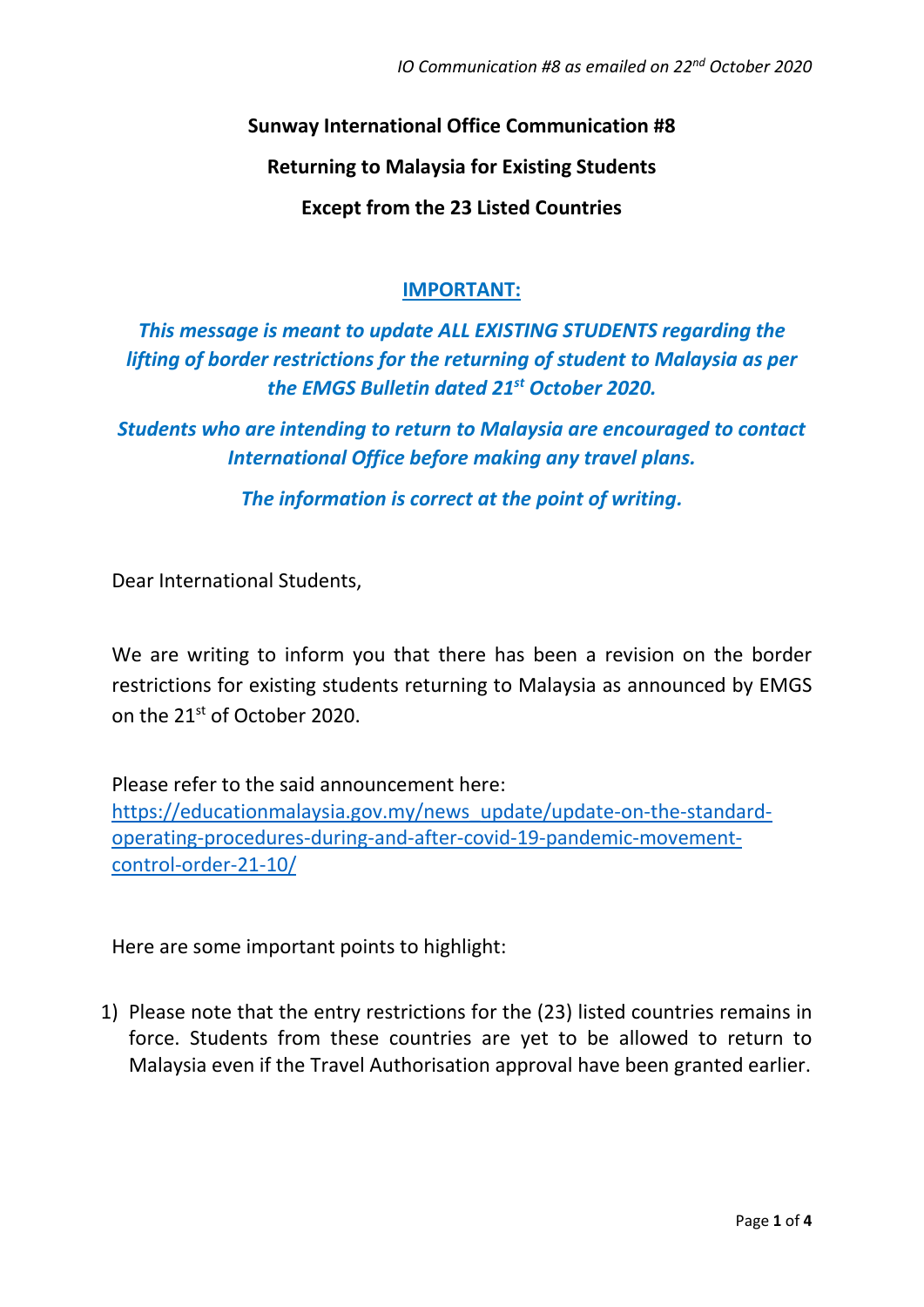2) The 23 listed countries are:

*United States of America, Brazil, India, Russia, Peru, Colombia, South Africa, Mexico, Spain, Argentina, Chile, Iran, United Kingdom, Bangladesh, Saudi Arabia, Pakistan, France, Turkey, Italy, Germany, Iraq, Philippines and Indonesia.*

- 3) Students who are passport holders from the 23 countries but are currently residing in another country not listed are advised to contact the nearest Malaysian Mission from the country of residence for further advice before applying for travel authorisation.
- 4) All students from countries that are not listed above are now able to apply for EMGS Travel Authorisation. Students who have previously received the Travel Authorisation approval may now proceed to contact the nearest Malaysian Mission to apply for Approval to Travel Notice. Please contact International Office for further assistance if required.
- 5) Please note that the entry for all New International Students and Dependents will be on hold until further notice.

# ▪ *Application of EMGS Travel Authorisation*

The earlier procedures communicated to students for the application of travel authorisation to Malaysia and the 14-day quarantine remains.

## Please refer to *IO Communication #5 SOP for Returning Students (Version 2)*

## *Available online here:*

Procedures to Return to Malaysia and the 14-day Quarantine Process *[https://international.sunway.edu.my/sites/default/files/IOComm5\\_SOPForReturningStudents\\_v2\\_10](https://international.sunway.edu.my/sites/default/files/IOComm5_SOPForReturningStudents_v2_10082020.pdf) [082020.pdf](https://international.sunway.edu.my/sites/default/files/IOComm5_SOPForReturningStudents_v2_10082020.pdf)*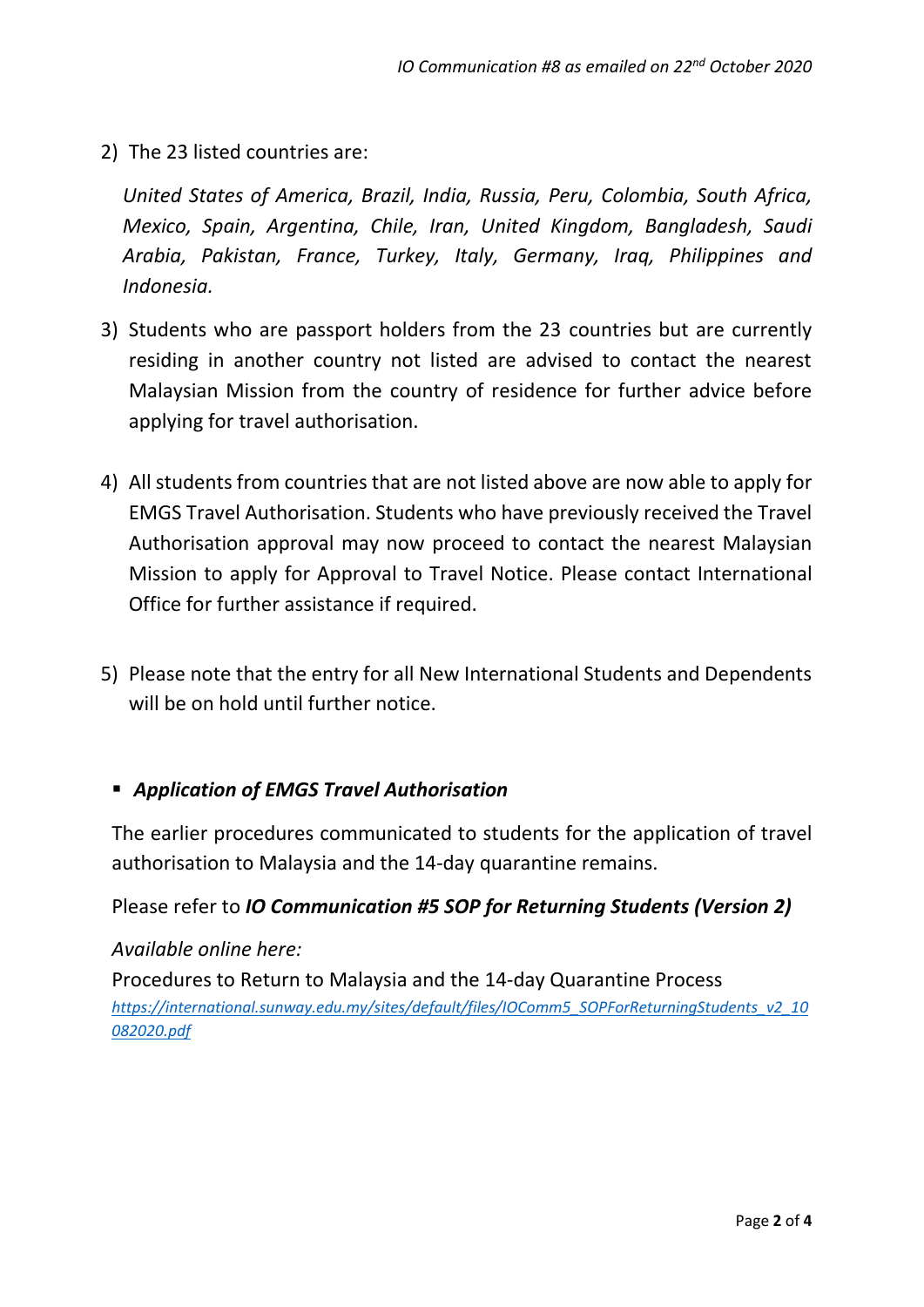# ▪ *14-day Mandatory Quarantine Period*

The 14-day quarantine will take place at designated quarantine centres managed exclusively by the National Disaster Management Agency (NADMA) together with the Malaysia Ministry of Health (MOH). The location of the quarantine centre is assigned only upon arrival. Students are not able to choose or change the assigned centre. Please note that students must adhere to the strict guidelines of quarantine which includes being individually isolated throughout the whole duration of quarantine.

All costs incurred during the quarantine will be borne by the student.

As of  $24<sup>th</sup>$  September 2020, the total cost for the quarantine is RM 4,700. This amount includes the fee for accommodation and meals. The fee for two COVID-19 screenings are charged separately.

## ▪ *COVID-19 Screening*

## *Pre-departure*

Pre-departure screening is not required by the Malaysian government.

However, students must check with the airlines and the airport of transit (if any) if pre-departure screenings are required.

#### *Post arrival*

The Malaysia Ministry of Health will be conducting a post-arrival COVID-19 screening upon the student's arrival in Malaysia. If tested positive, the student will be admitted to a designated hospital for monitoring.

Students who tested negative will be sent to the quarantine centre to observe the 14-day quarantine. A second screening on the  $13<sup>th</sup>$  day of quarantine will be conducted. If the student obtains a second negative result, the student will be able to return home on the following day.